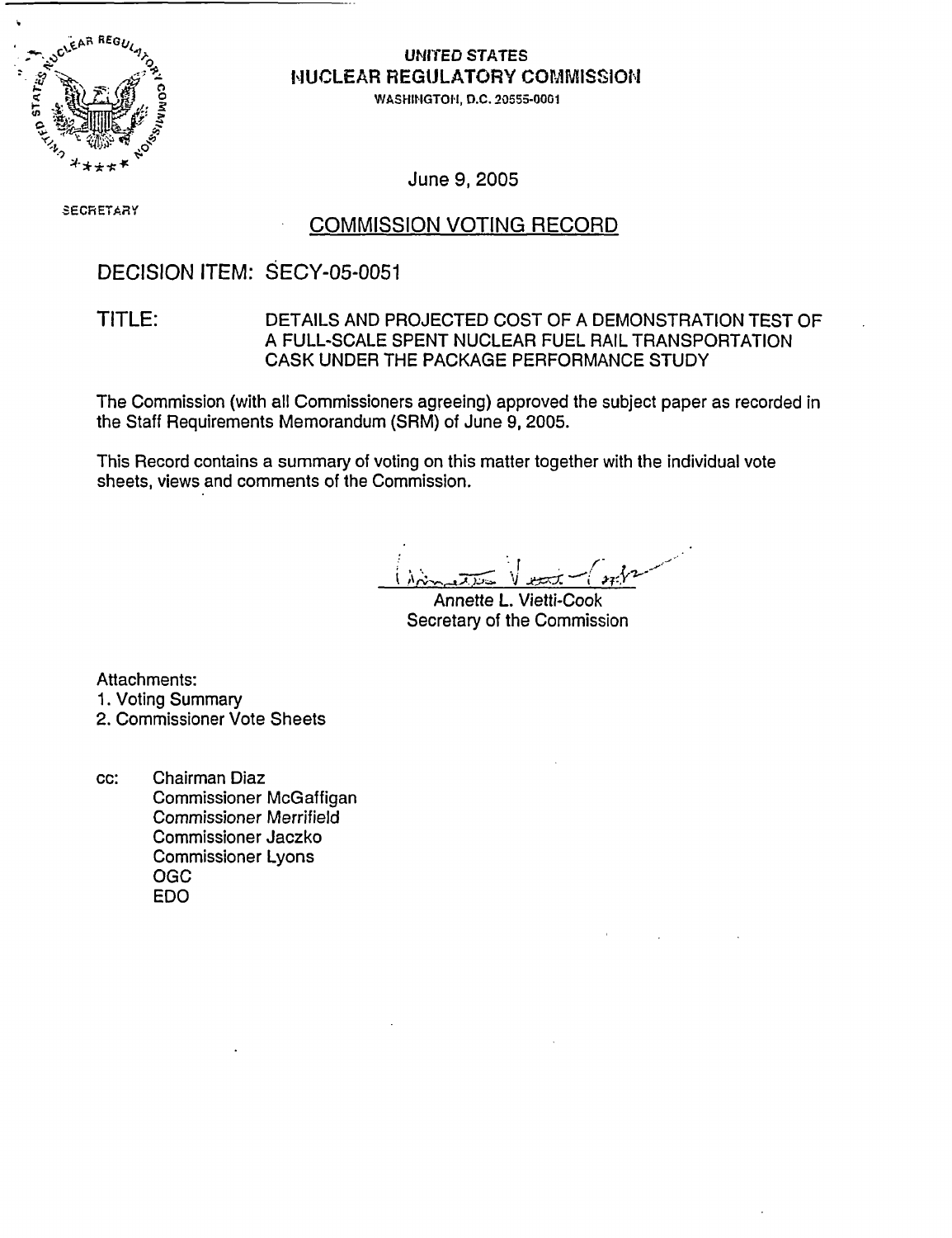## VOTING SUMMARY - SECY-05-0051

 $\ddot{\phantom{0}}$ 

 $\overline{a}$ 

## RECORDED VOTES

|                         | NOT                                      |   |             |
|-------------------------|------------------------------------------|---|-------------|
|                         | APRVD DISAPRVD ABSTAIN PARTICIP COMMENTS |   | <b>DATE</b> |
| CHRM. DIAZ              | X                                        | X | 4/12/05     |
| <b>COMR. McGAFFIGAN</b> | $\mathsf{X}$                             | X | 5/11/05     |
| <b>COMR. MERRIFIELD</b> | X X                                      | X | 5/4/05      |
| COMR. JACZKO            | X                                        | X | 5/10/05     |
| <b>COMR. LYONS</b>      | Χ                                        | X | 4/14/05     |

## COMMENT RESOLUTION

In their vote sheets, all Commissioners approved the staff's recommendation and provided some additional comments. Subsequently, the comments of the Commission were incorporated into the guidance to staff as reflected in the SRM issued on June 9, 2005.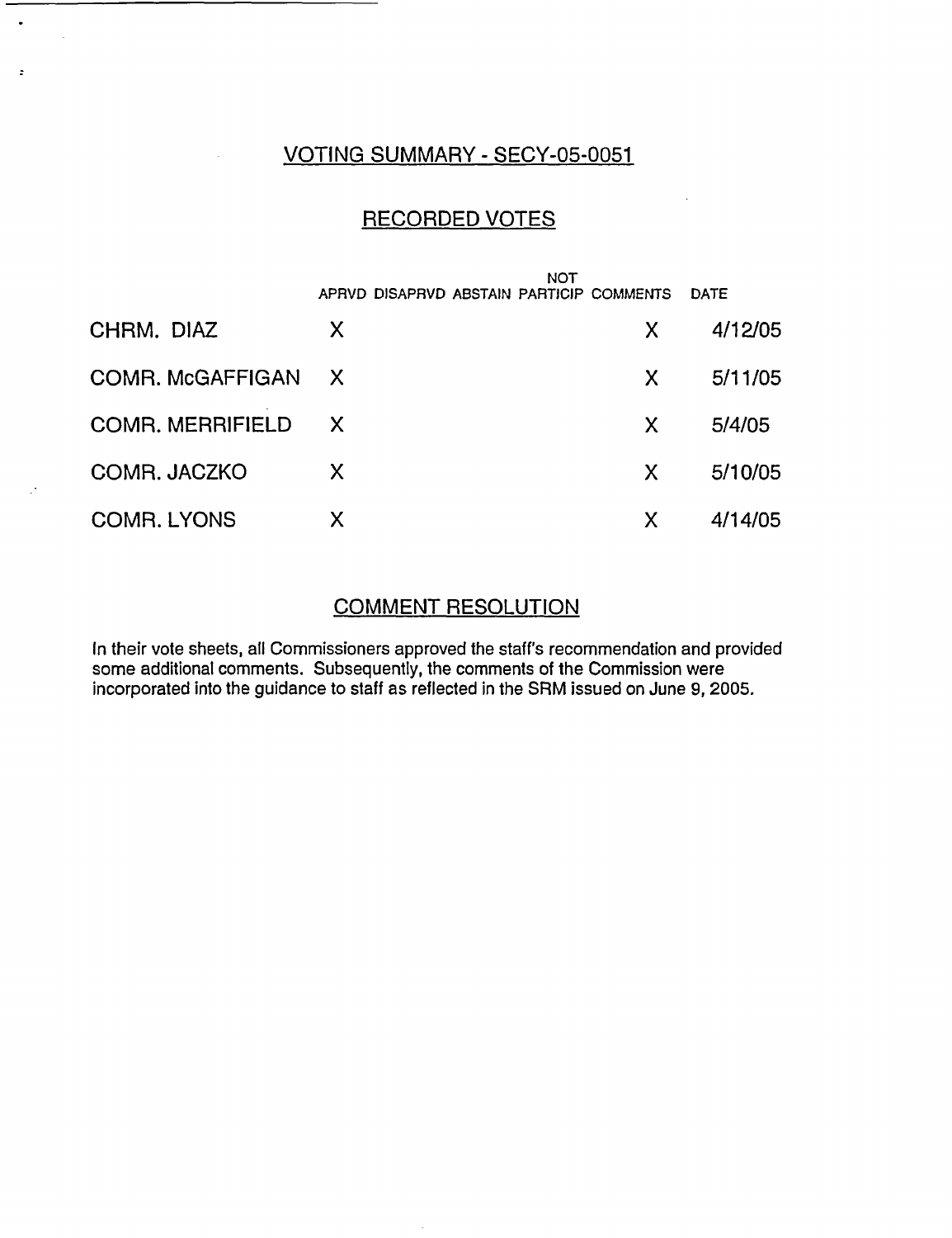## RESPONSE SHEET

TO: Annette Vietti-Cook, Secretary

FROM: CHAIRMAN DIAZ

SUBJECT: SECY-05-0051 - DETAILS AND PROJECTED COST OF A DEMONSTRATION TEST OF A FULL-SCALE NUCLEAR FUEL RAIL TRANSPORTATION CASK UNDER THE PACKAGE PERFORMANCE STUDY

Approved XX A Disapproved \_\_\_\_\_\_ Abstair Not Participating

COMMENTS:

See attached connents.

SIGNATU<br><u>4/f> /2005</u> **DATE** 

Entered on "STARS" Yes  $\nu'$  No  $\mu$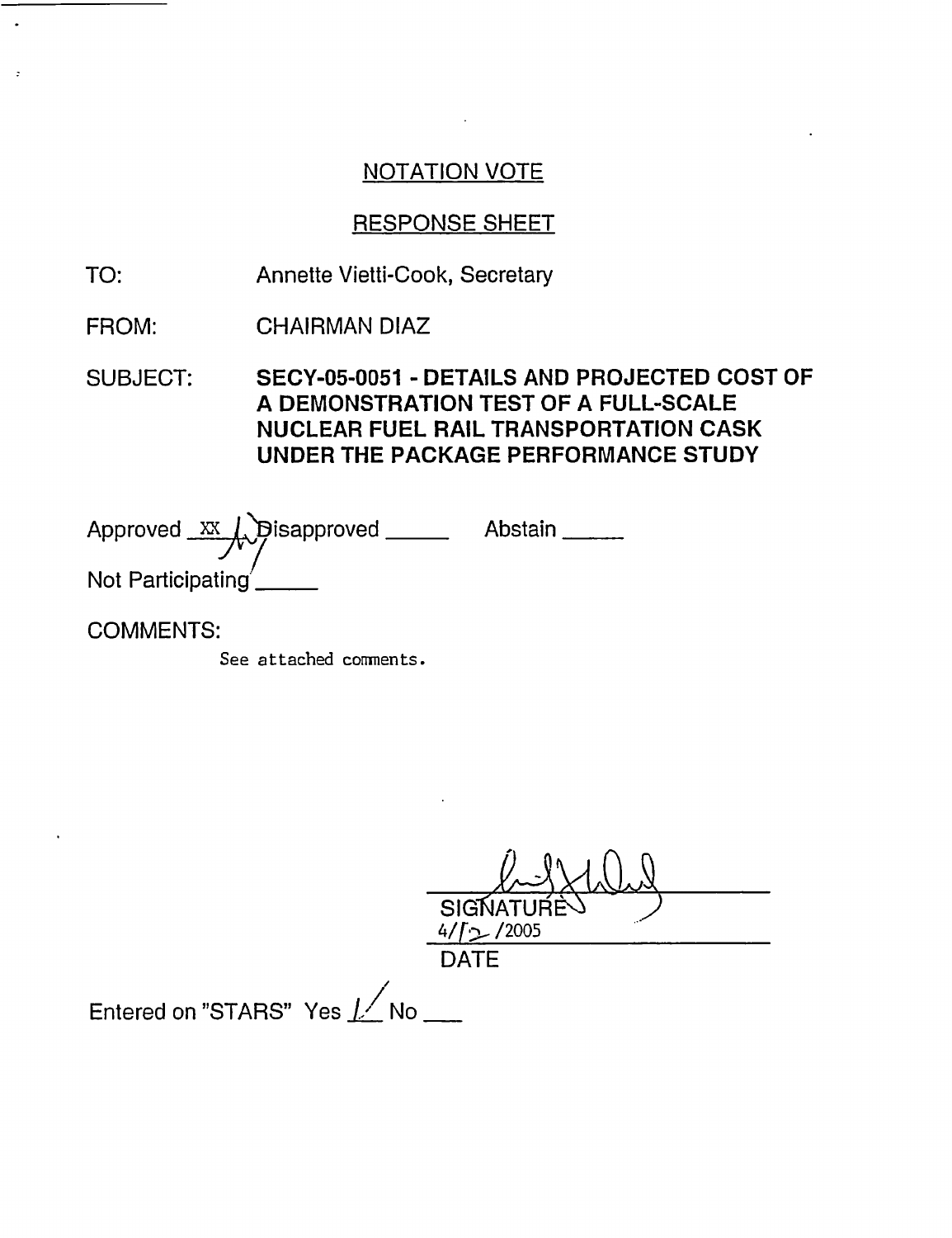#### CHAIRMAN DIAZ's COMMENTS ON SECY-05-0051, DETAILS AND PROJECTED COST OF A DEMONSTRATION TEST OF A FULL-SCALE SPENT NUCLEAR FUEL TRANSPORTATION CASK UNDER THE PACKAGE PERFORMANCE STUDY

I approve the staffs proposed test plan and projected costs for the Package Performance Study (PPS), and I commend the staff for being responsive to the Commission's existing direction as provided in the Staff Requirements Memorandum (SRM) for SECY-04-0135. That SRM resulted from significant efforts on the parts of both the staff and the Commission itself. In view of the schedule and funding uncertainties associated with the potential establishment of a high-level waste repository, I believe that the Commission's current consensus position on the PPS test plan remains a viable point of departure for further refinement of the PPS project.

In my vote on SECY-04-0135, I stated my belief that the Commission is obligated to judiciously apply its resources in carrying out its mission, and that a comprehensive analysis of newly available technical data would significantly support this obligation as it applies to the PPS. Since that vote, it has become even more evident that there are several efforts in progress by many countries to address the design, testing, and certification of spent nuclear fuel transportation casks. The staff should continue to review and analyze full- and quarter-scale cask testing to determine the extent to which they support the objectives of the PPS. The staff should provide recommended enhancements to the PPS project that may result from this review and analysis. In parallel with its technical review, the staff should remain cognizant of developments in the US high level waste program, and recommend an appropriate time to begin executing the PPS in accordance with the schedule provided in SECY-05-0051.

The staff's proposed test plan as provided in this SECY is not the final word on this issue, as the project is subject to additional enhancements and Commission direction once additional information becomes available. The staff's plan provides a substantial base for progress now.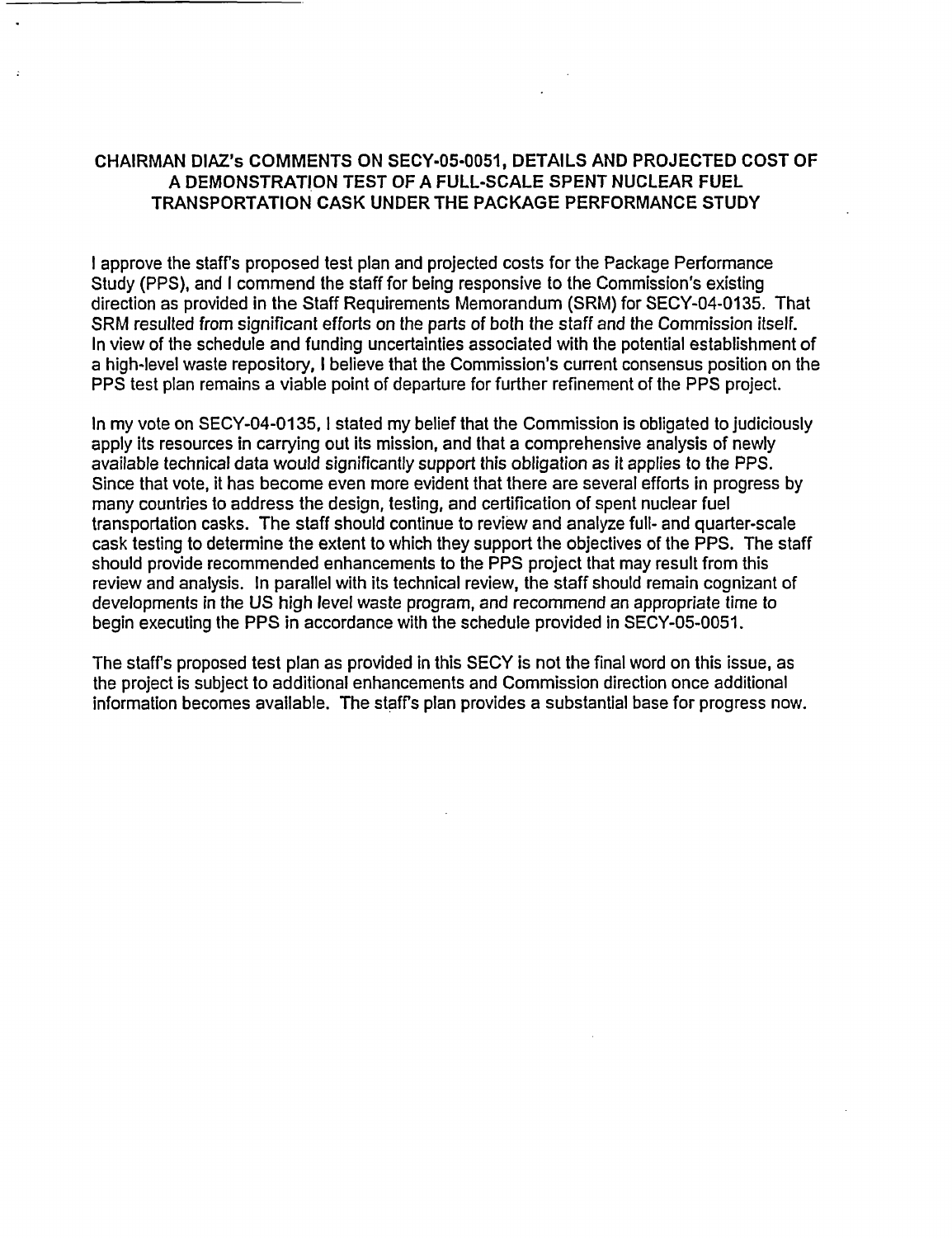# RESPONSE SHEET

- TO: Annette Vietti-Cook, Secretary
- FROM: COMMISSIONER MCGAFFIGAN

SUBJECT: SECY-05-0051 - DETAILS AND PROJECTED COST OF A DEMONSTRATION TEST OF A FULL-SCALE NUCLEAR FUEL RAIL TRANSPORTATION CASK UNDER THE PACKAGE PERFORMANCE STUDY

 $w$ /comments Approved \_\_<u>X</u>\_\_ Disapproved \_\_\_\_\_\_\_\_\_\_ Abstair

Not Participating

COMMENTS:

See attached comments.

 $\mathcal{C}$ 1 Quan 9 April 1- $\mathcal{S}$ 

Entered on "STARS" Yes  $X$  No \_\_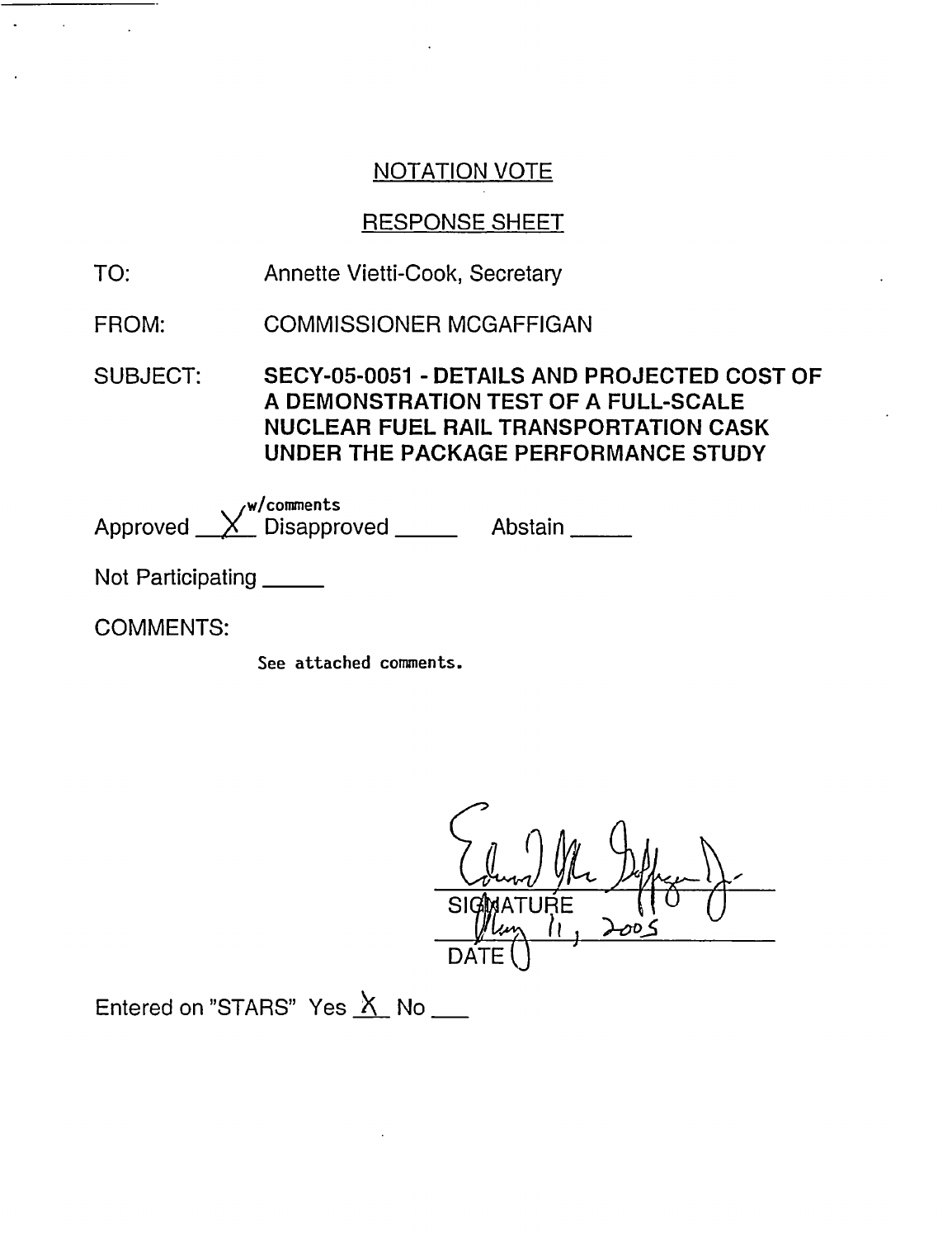#### Commissioner McGaffigan's Comments on SECY-05-0051

I approve the staff's proposed activities and schedule for the Package Performance Study (PPS). I also agree with Commissioner Lyons' suggestion of adding a realistic fire test scenario to the study.

Although there is no regulatory requirement for NRC or the licensees to test full scale casks, and the current tests performed on scale models are fully protective of public health and safety, I believe that the PPS will prove to be an important factor in increasing the public confidence in the transportation of spent fuel. I have complete confidence in the NRC current regulatory standards for testing casks and that the current fleet of approved casks can safety transport spent nuclear fuel. However, others do not have this same confidence and I believe NRC should do more to try to demonstrate the incredible robustness of these casks to the public.

In this regard I would, as I have in the past, support an even broader scope for the PPS. I would support performing full scale regulatory and demonstration tests on both a rail cask and a truck cask. I realize that these tests would be expensive, and an expanded scope for two casks would be even more expensive, but I believe we have enough time that the tests and the costs can be spread over many years. We do not have to get all of this done in the next few years.

Therefore, I support the proposed demonstration test and the additional fire test, and I hope that future Commissions will support further full scale testing on a truck cask as resources allow.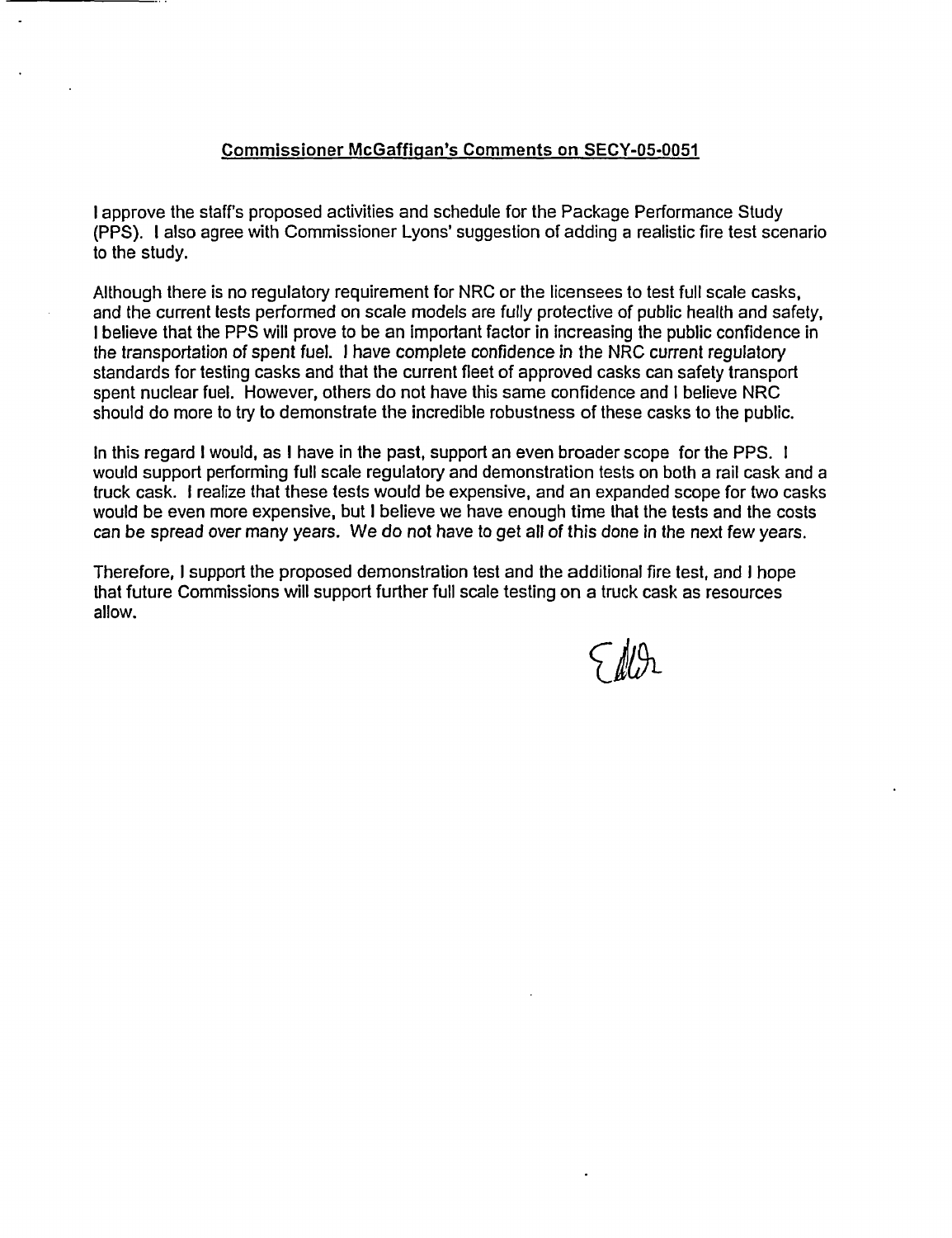i

# RESPONSE SHEET

- Annette Vietti-Cook, Secretary TO:
- COMMISSIONER MERRIFIELD FROM:

SUBJECT: SECY-05-0051 - DETAILS AND PROJECTED COST OF A **DEMONSTRATION TEST OF A FULL-SCALE** NUCLEAR FUEL RAIL TRANSPORTATION CASK UNDER THE PACKAGE PERFORMANCE STUDY

Approved <u>V</u> Disapproved Abstain

Not Participating

- - -

COMMENTS:

See attached connects.

DATE

Entered on "STARS" Yes X No \_\_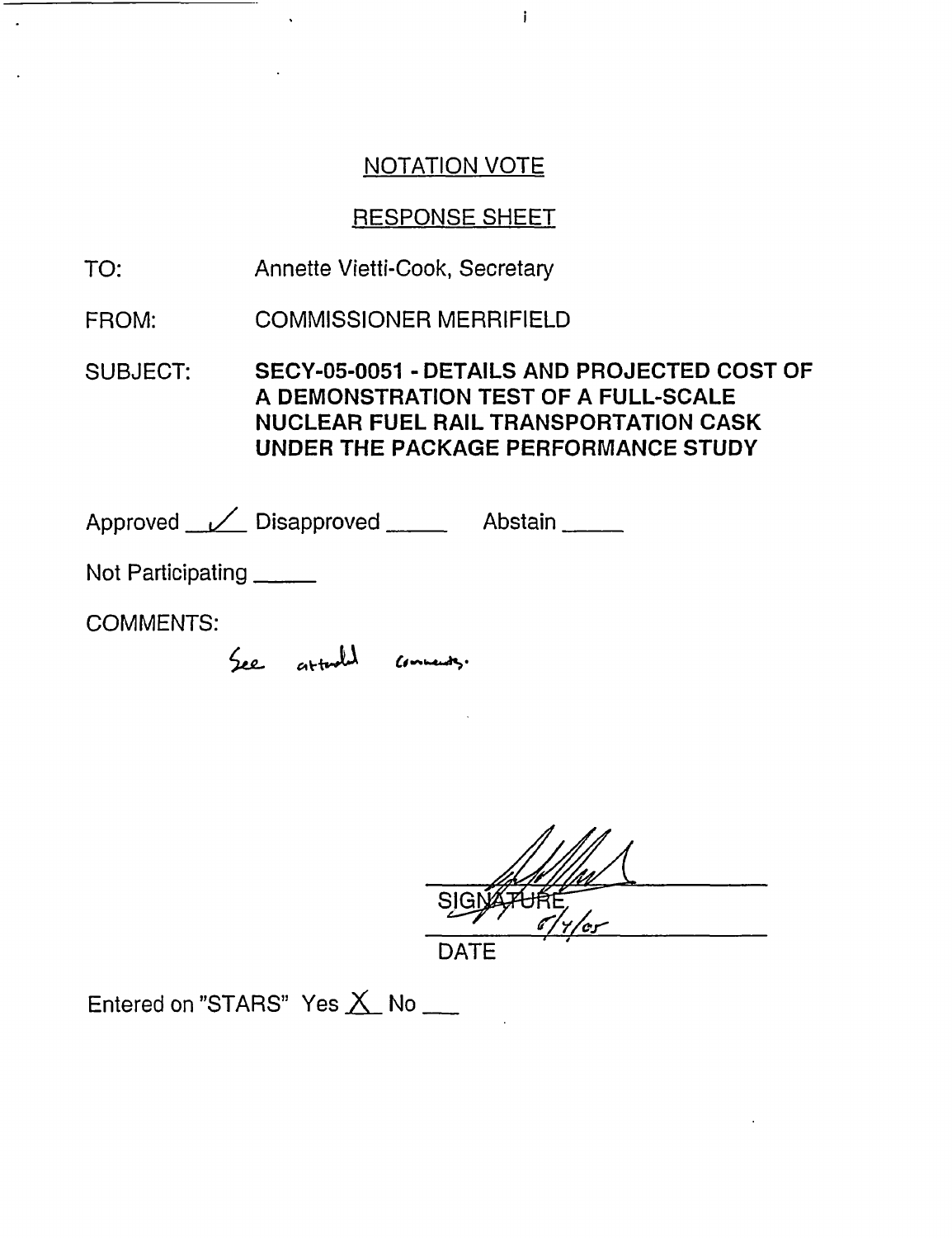#### Comments from Commissioner Merrifield on SECY-05-0051:

I approve the proposed details of a demonstration test of a full-scale nuclear fuel rail transportation cask as outlined in SECY-05-0051. The staff did an excellent job in addressing the issues raised in the last Commission staff requirements memorandum issued on the package performance study. Now that we have two new Commissioners, a proposal has been made to add a realistic fire test to the demonstration test. I have no objection to adding a realistic fire test to the demonstration test if it could be done at a reasonable cost. Therefore, staff should submit an information paper outlining details of a proposed realistic fire test to be added to the demonstration test and projected costs for the fire test.

*//-of*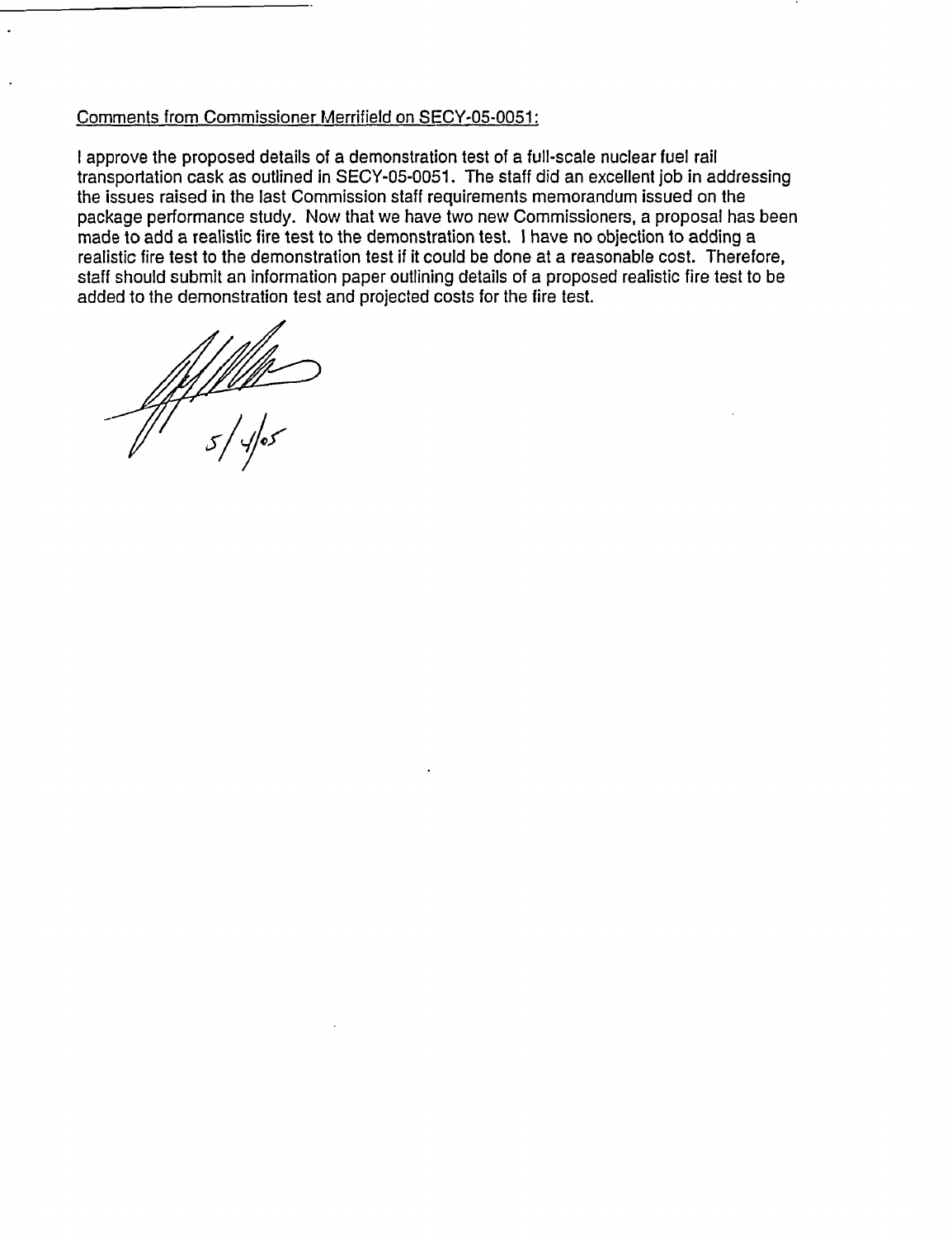ä

# RESPONSE SHEET

| TO:                | Annette Vietti-Cook, Secretary                                                                                                                                              |  |
|--------------------|-----------------------------------------------------------------------------------------------------------------------------------------------------------------------------|--|
| FROM:              | <b>COMMISSIONER JACZKO</b>                                                                                                                                                  |  |
| <b>SUBJECT:</b>    | SECY-05-0051 - DETAILS AND PROJECTED COST OF<br>A DEMONSTRATION TEST OF A FULL-SCALE<br><b>NUCLEAR FUEL RAIL TRANSPORTATION CASK</b><br>UNDER THE PACKAGE PERFORMANCE STUDY |  |
| Approved $\lambda$ | Disapproved _______ Abstain _____                                                                                                                                           |  |
| Not Participating  |                                                                                                                                                                             |  |
| <b>COMMENTS:</b>   |                                                                                                                                                                             |  |
|                    | I approve subject to the                                                                                                                                                    |  |

SIGNATURE /11/15 **DATE** 

Entered on "STARS" Yes  $\underline{\mathsf{X}}$ . No  $\underline{\phantom{X}}$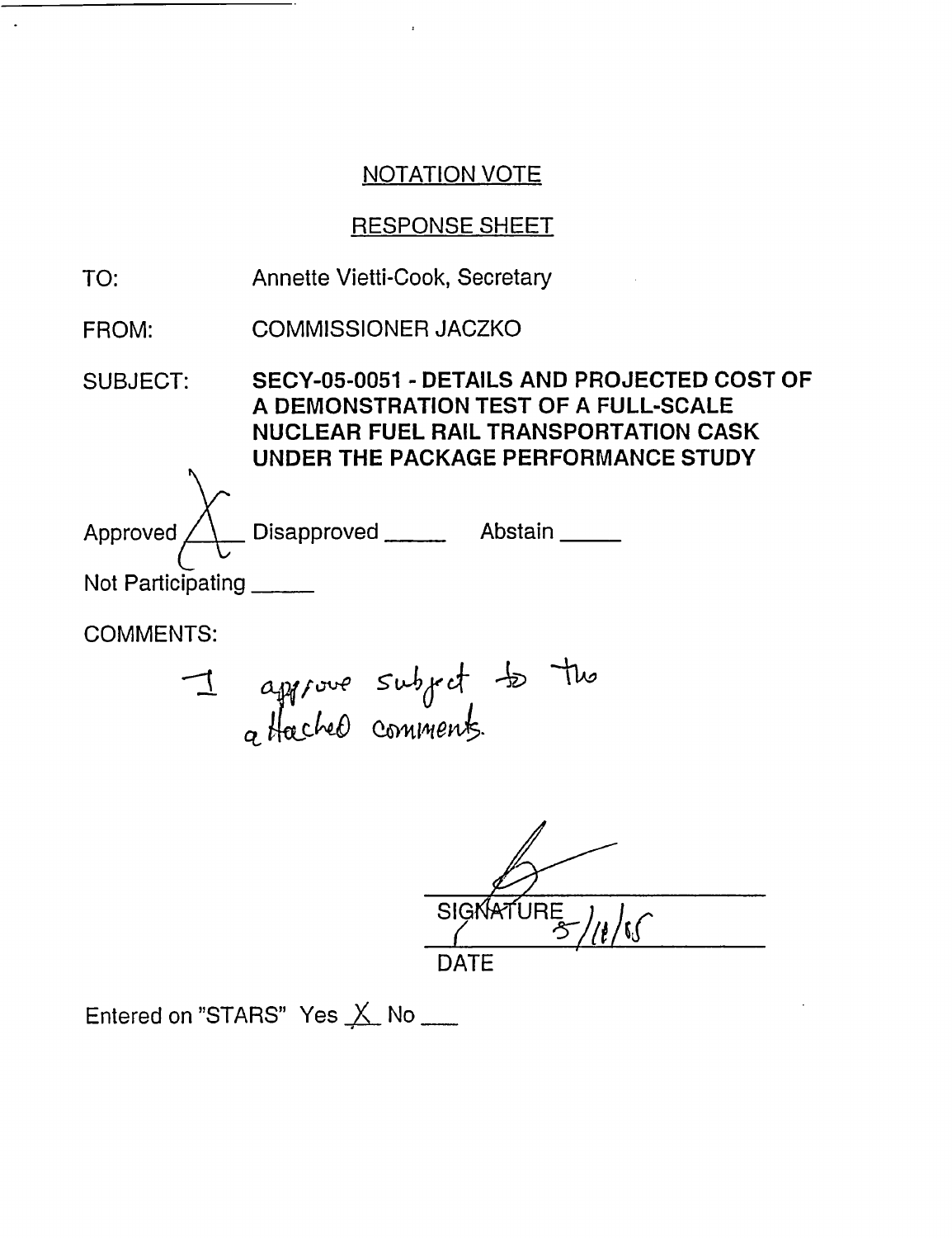#### **Commissioner Jaczko's Comments on SECY-05-0051 Details and Projected Cost of a Demonstration Test of a Full-Scale Spent** Nuclear **Fuel Rail Transportation Cask Under the Package Performance Study**

I approve the staff's proposal to move forward with a demonstration test of a full-scale spent nuclear fuel rail transportation cask outlined in SECY-05-0051. In addition, I believe this demonstration test should include a fully engulfing optically dense fire for a duration of more than half an hour as indicated in NUREG-1768. I also encourage the staff to expeditiously submit a plan to the Commission for proceeding with full-scale testing to the regulatory limits of both rail casks and, as soon as a prototype has been developed, truck casks.

In combination, these three tests will more closely address two of the four themes identified in the public comments on NUREG-1768, including recommendations to conduct full-scale tests to the regulatory limits, conduct realistic demonstration tests based on realistic accident scenarios, test the casks to failure, and address the threat of terrorism. The staff should explore ways to incorporate the lessons learned from other vulnerability assessments into this study to address the concern about potential terrorist attacks, and depending on the results of the full-scale tests, the Commission may need to instruct the staff to conduct additional tests.

Being responsive to these public concerns and thereby building confidence in our efforts to protect public health and safety, is an important goal which alone justifies this level of effort over the next few years. Performing full-scale demonstration and regulatory tests is also sound science  $-$  it will allow us to validate the assumptions we have made in our modeling activities.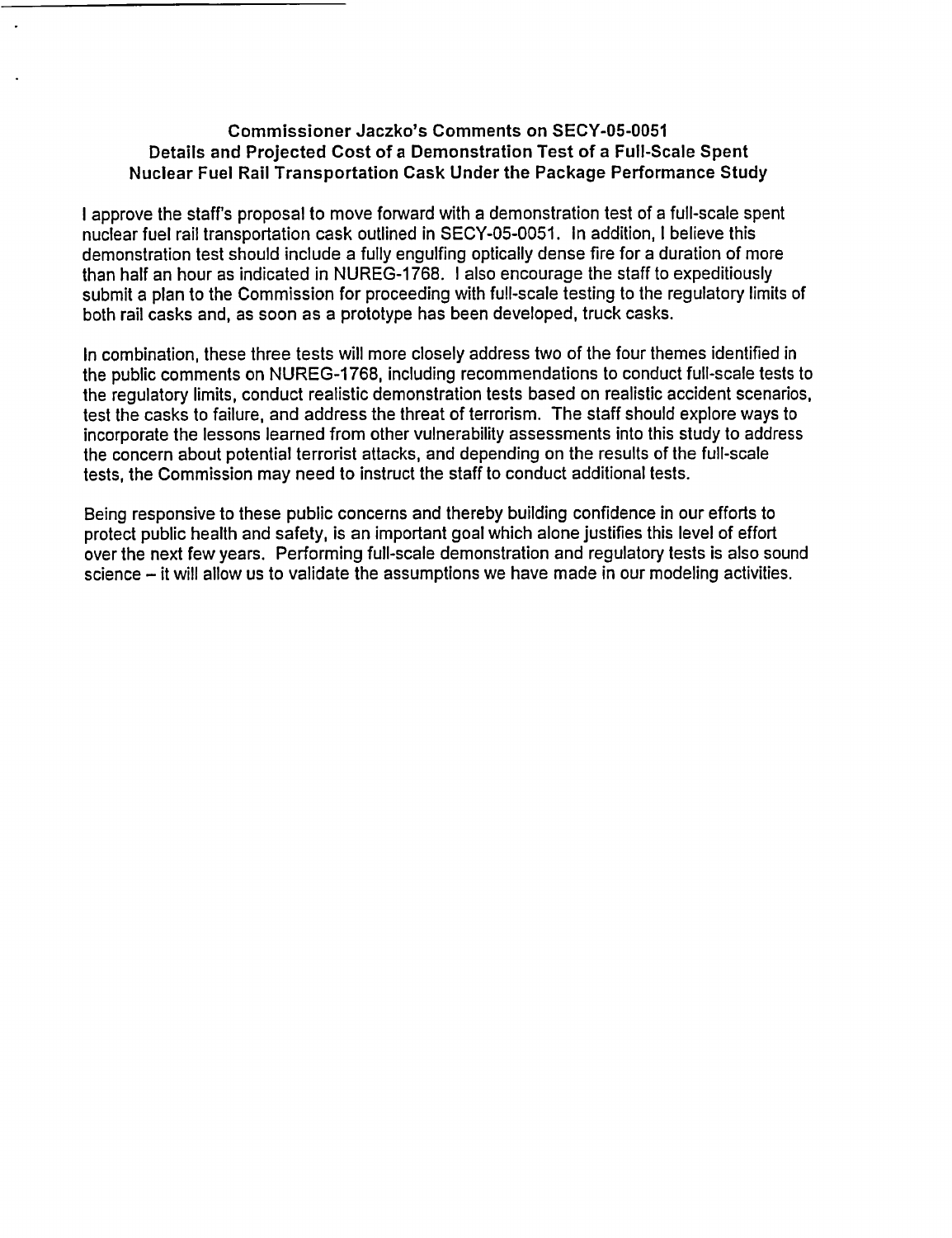# RESPONSE SHEET

TO: Annette Vietti-Cook, Secretary

FROM: COMMISSIONER LYONS

SUBJECT: SECY-05-0051 - DETAILS AND PROJECTED COST OF A **DEMONSTRATION TEST OF A FULL-SCALE** NUCLEAR FUEL RAIL TRANSPORTATION CASK UNDER THE PACKAGE PERFORMANCE STUDY

Approved x Disapproved Abstain

Not Participating

COMMENTS:

See attached comments.

IGNATURE<sup>"</sup> V DATE

Entered on "STARS" Yes \_\_ No \_\_